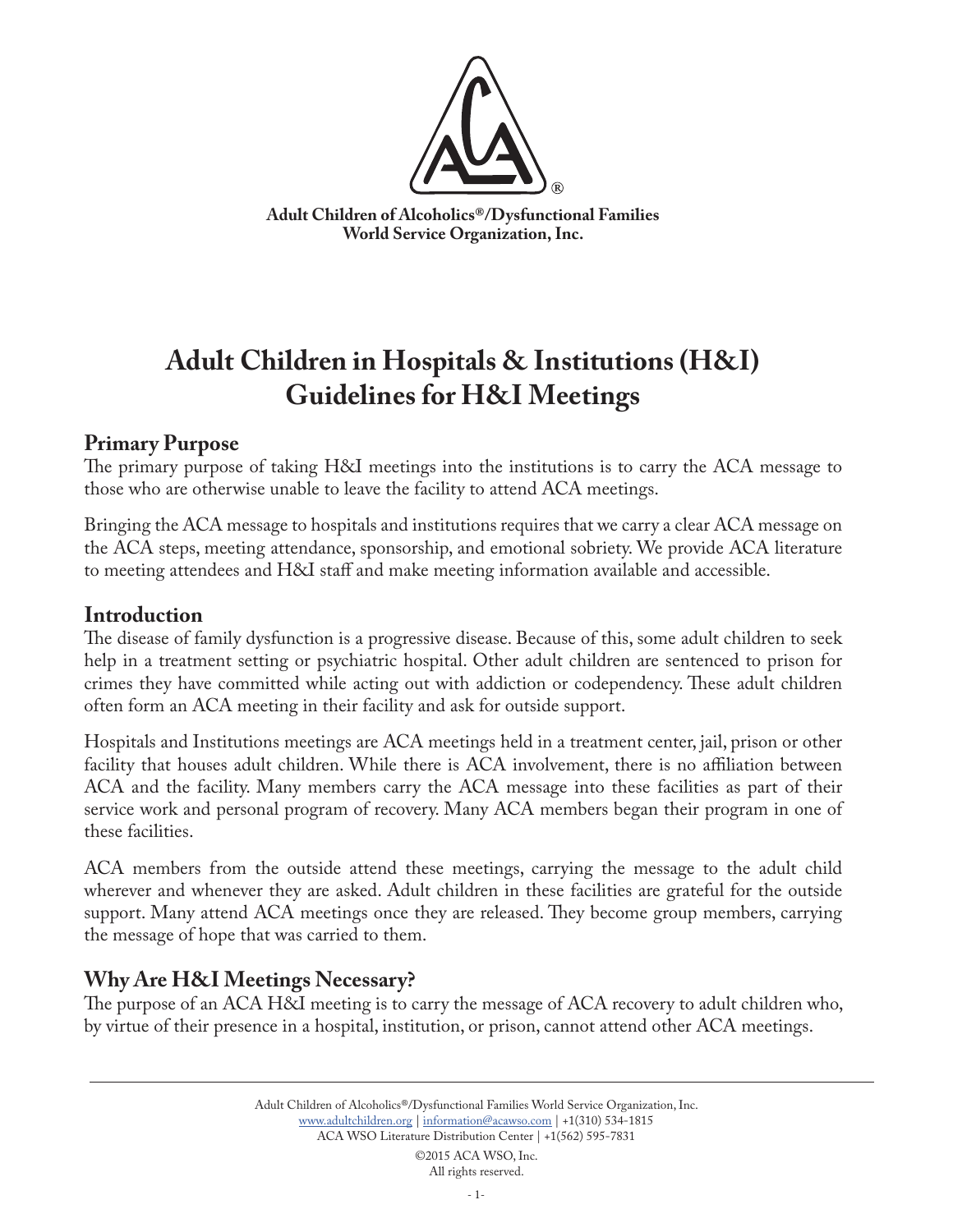# **What Qualifies as an H&I Meeting?**

The following qualities are shared by all ACA H&I Meetings:

- The meeting is not an ACA group, but a service provided by an area's H&I subcommittee of an Intergroup, or where there are no Intergroups, the group's H&I committee.
- The H&I meeting takes place in facilities where adult children do not have access to other ACA meetings.
- Due to the institution's rules, the meeting must be closed to outside participation by ACA members other than the ACA meeting leaders or chairpersons.

### **What an H&I Meeting is** *Not*

An H&I meeting is not fully self-supporting or free of restrictions. The rules of the institution must be adhered to. An H&I meeting is not an open meeting; even former residents of the institution may not return to these meetings unless they have become members of the H&I committee that takes the meetings in and has prior approval by the institution's staff. The H&I meeting is not registered with the WSO because it is not open and does not collect 7th Tradition donations. The H&I meeting does not send a representative to the Intergroup, Region, or to ABC meetings.

If you are confused about whether or not a meeting qualifies as an H&I meeting, please contact your H&I subcommittee, Intergroup, or ACA WSO.

### **H&I Panels**

An H&I panel could consist of a one-time visit to a facility. The panel would consist of two or three ACA members who are willing to share their ACA story, and through that tell some of the hope and solutions they have found, and the tools they have used. There could be handouts of the "25 Questions" trifold, as well as the "ACA Essentials" trifold – two of the most powerful tools we have. This would be followed with a question and answer period.

### **H&I Meeting Recommendations**

It is recommended that ACA members carrying the message into one of these facilities have a clear understanding of the ACA program. The suggestions for how to share or talk in an ACA meeting apply here as well. We identify as an adult child and explain our recovery and the ACA program with clarity and honesty. Please read the ACA Fellowship Text segment on sharing in an ACA meeting.

We also abide by all facility rules and guidelines. We do not fraternize with or become romantically involved with adult children in these settings. We are there to carry the ACA message of recovery.

# **Coordinating an ACA Meeting**

Hospitals and Institutions meetings are usually coordinated by an ACA group or Intergroup. Occasionally groups and Intergroups also supply information about ACA to hospitals and prisons. At the group level, ACA members ask for volunteers to attend or help form an H&I meeting. ACA members attending an H&I meeting should be working an ACA program by attending meetings, remaining abstinent, and demonstrating emotional sobriety.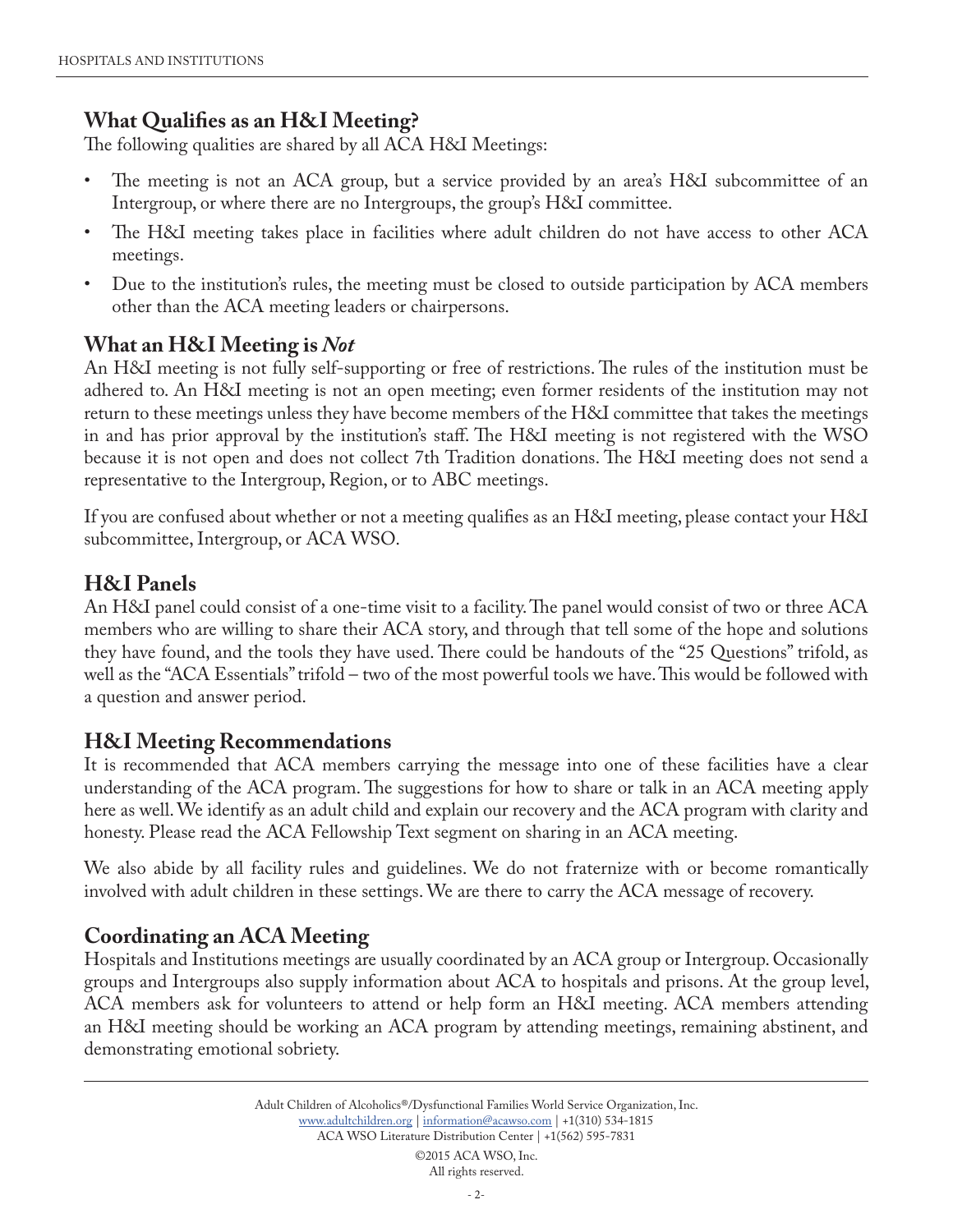### **An Emphasis on Safety**

We must be aware of and adhere to the facilities' rules and regulations as they relate to our interaction with prospective residents.

Some facilities will require that a facility staff person be present at each meeting. We may also request that a staff member be present. Either way, we should be sure to have a designated facility contact to assist with meeting needs should any issues arise.

- For our own safety, we do not attend H&I facilities meetings alone. ACA meetings within H&I facilities should be attended by two ACA service members.
- We do not bring messages, correspondence or letters in or out of the facility.
- We avoid wearing flashy jewelry or bringing excessive cash into a facility.
- We never give money or gifts to any facility resident.
- We do not accept gifts from residents. Instead, we express our thanks in words.
- We do not give anyone within the facility our address or telephone number or that of another member.
- We do not discuss employment or living arrangements.
- We take special care in understanding and adhering to any regulations and restrictions the facility may have regarding adolescent residents of the facility.
- We do not provide transportation, jobs, housing, letters of reference, or other forms of assistance to residents within H&I facilities.
- Women should work with women, and men should work with men on Step work or other ACA recovery work.

### **When a Hospital or Institution Makes a Request**

Sometimes an institution will contact ACA asking for help to start a meeting there. This is a perfect opportunity for service, and an Intergroup, ACA group, or an H&I subcommittee can be instrumental in making this happen. The initial approach to starting a meeting in that facility should be made to the local Intergroup or H&I subcommittee lead. We do not act alone – it is important for issues of both safety and unity to use a coordinated effort to bring ACA meetings inside hospitals and institutions.

Before an ACA meeting takes place, a representative of an Intergroup or group interested in H&I service work should discuss with facility administration the proper procedures and expectations, putting any agreements in writing.

When meeting with hospital and institution staff, we bring ACA literature and discuss with our contact how ACA can benefit Adult Children within their population. We have the literature order form on hand and encourage the purchase of a supply of literature before the first meeting begins. If a facility is unable to purchase literature, the local group, Intergroup or WSO should be contacted for assistance.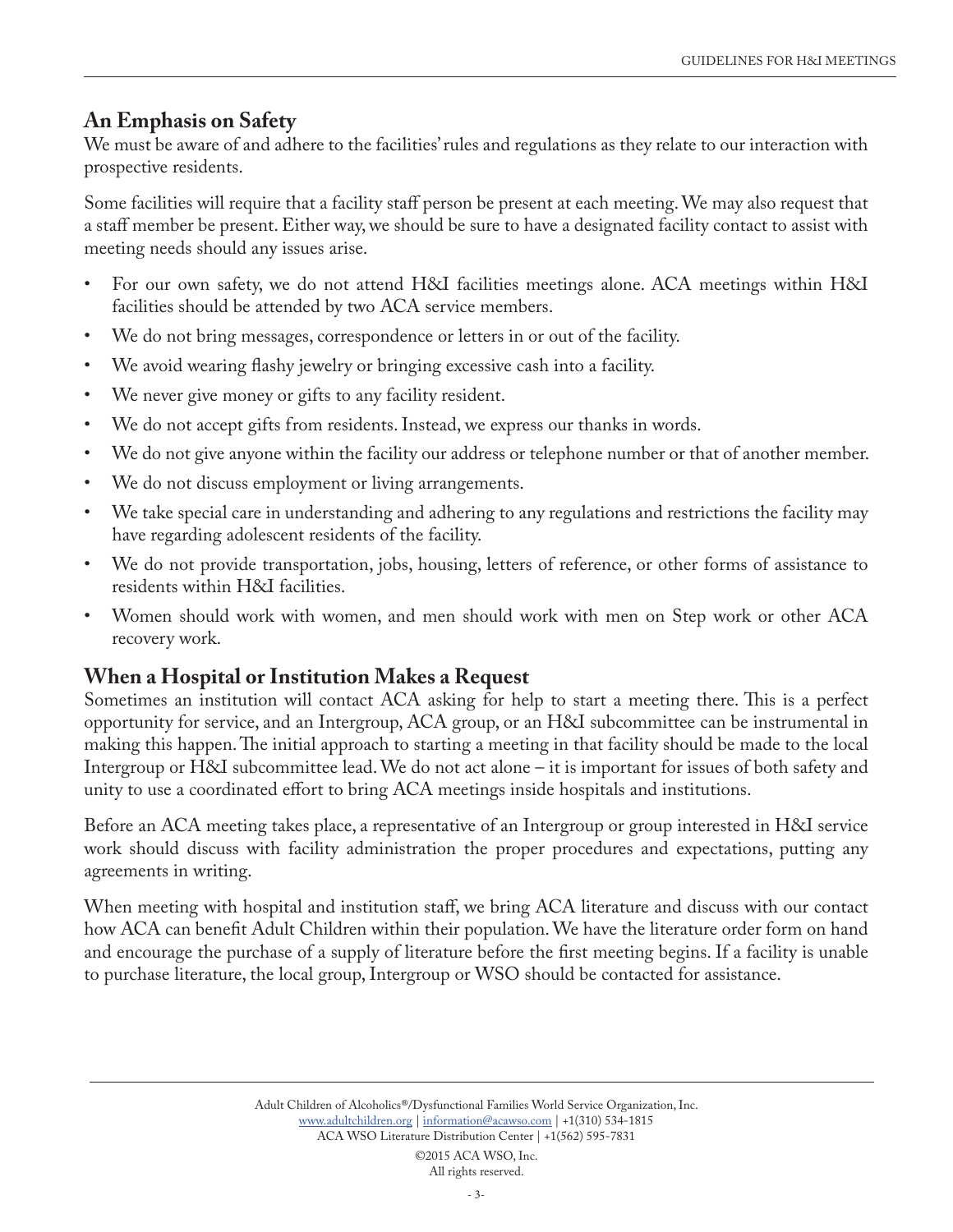### **How to Start an H&I Meeting**

The first thing we do is find out who the appropriate administrative person or counselor is to contact. The initial calls or letters should be addressed to that person. Following up by phone shortly after sending a letter is appropriate.

If the institution is interested in having ACA H&I meetings in their facility, we schedule a time to meet with the appropriate person to explain ACA, discuss the meetings, and make arrangements to start the H&I meeting. All final agreements, expectations, and procedures for both the ACA members and the institution should be put in writing.

When attending the initial meeting, we remember we are representing ACA. We should be courteous, neat in appearance, on time, and have some ACA literature on hand to show the staff. We can also give them the ACA website address and encourage the facility to order materials for their library or residents. Orientation sessions should be held for the H&I volunteers so they can be informed of the facility rules, be familiar with ACA policies and suggestions for sharing in H&I meetings, understand appropriate behaviors in the facility, and understand how to carry a clear ACA message.

Once the meetings are established, it is important to keep the lines of communication open so any potential problems can be discovered, discussed, and handled in a timely fashion.

Though we can provide ACA literature, there are other things we may be asked to do that we should not do, such as provide a sponsor, write letters for an individual in the facility, give money to a resident of the facility, or become romantically involved with someone in the facility. If asked to do something that is beyond the scope of an H&I committee, we inform the facility of the constraints of the H&I committee and if necessary, contact the WSO H&I committee person or any Board member. It is the responsibility of the H&I subcommittee to observe the ACA Twelve Traditions and the H&I structure to keep the relationship with the facility on track.

# **Appendix A: Sample Letters to Introduce ACA to a Facility**

Letters 1 and 2 can have the ACA Intergroup or group's address at the top. Then type the name of the person the letter is addressed to and the facility's address.The last paragraph of these letters gives room for the contact information of the person from the H&I who is to be contacted to set up the arrangements.

Letter 3 is a fill-in style letter. It can be copied, with the contact information written in as needed.

Letter 4 is more appropriate for treatment programs and mental health providers. It is simply a letter of introduction.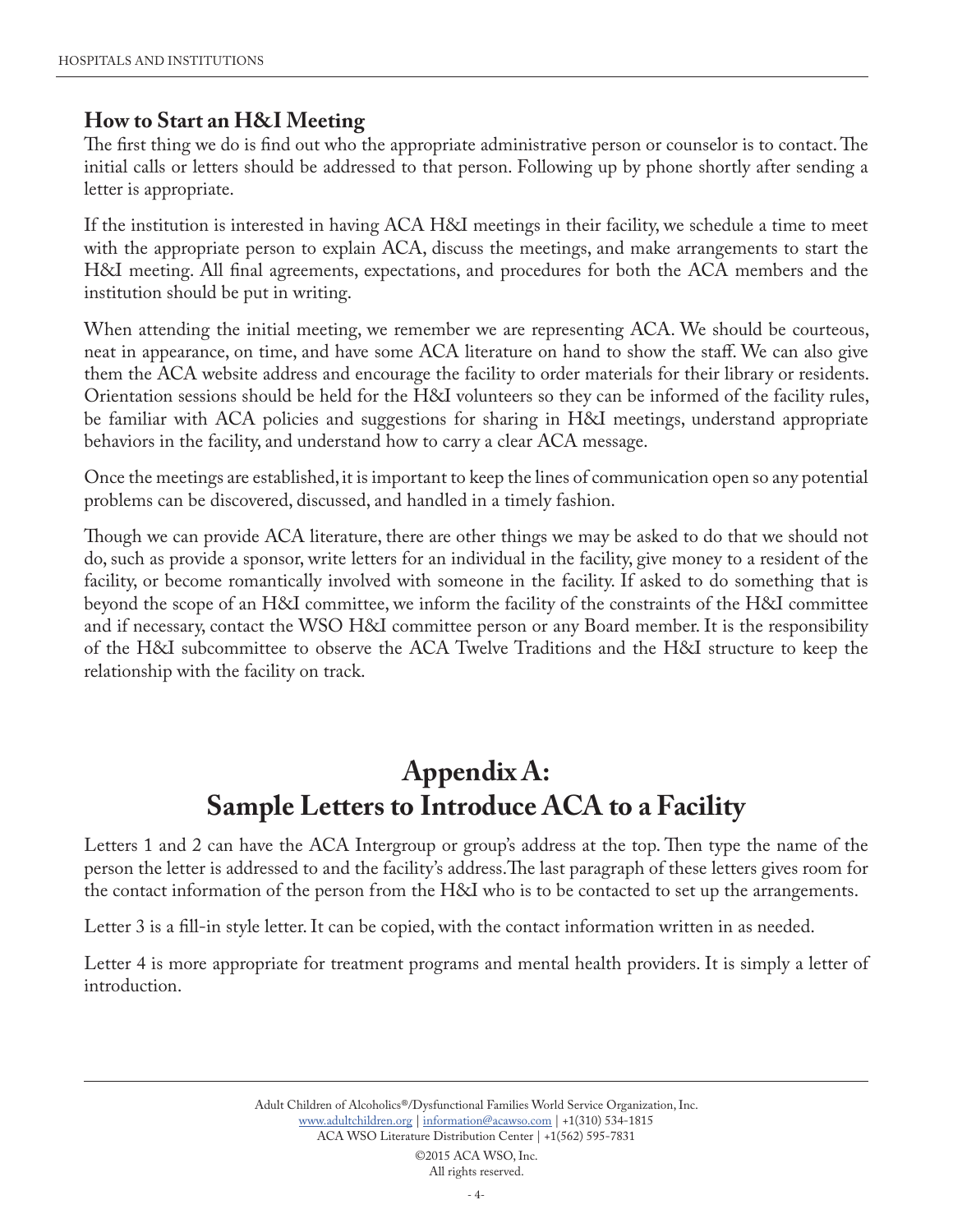(Date)

ACA Intergroup ACA Intergroup Representative Name

Dana Doe Name of Facility Address City, State or Province Postal Code

Dear Ms. (Mr.) Doe:

This letter is to introduce you to the Adult Children of Alcoholics®/Dysfunctional Families (ACA) fellowship. ACA is an anonymous Twelve Step, Twelve Tradition program of women and men who grew up in alcoholic or otherwise dysfunctional homes. Through our attendance at meetings and reading our literature, we discover how our childhood affected us in the past and influences us in the present. We take positive action by practicing the Twelve Steps, focusing on the Solution, and accepting a loving Higher Power of our own understanding. We find freedom from the past and a way to improve our lives today.

One of our goals is to help the adult child of an alcoholic who still suffers and to bring meetings and information to those who do not have access to them. We want to share the experience, strength, and hope that our fellowship offers through its meetings.

Our Hospitals and Institutions subcommittee can bring presentations of ACA recovery to the persons in your facility. We offer our Fellowship Text, Twelve Step Workbook, and other literature, if you approve. You may also order this same literature online at www.adultchildren.org.

To connect with an ACA member from a local ACA Intergroup to discuss a time to explain what we have to offer, please contact \_\_\_\_\_\_\_\_\_\_\_\_\_\_\_\_\_\_\_\_\_\_\_\_\_\_\_\_.

Sincerely,

ACA (group or Intergroup) H&I contact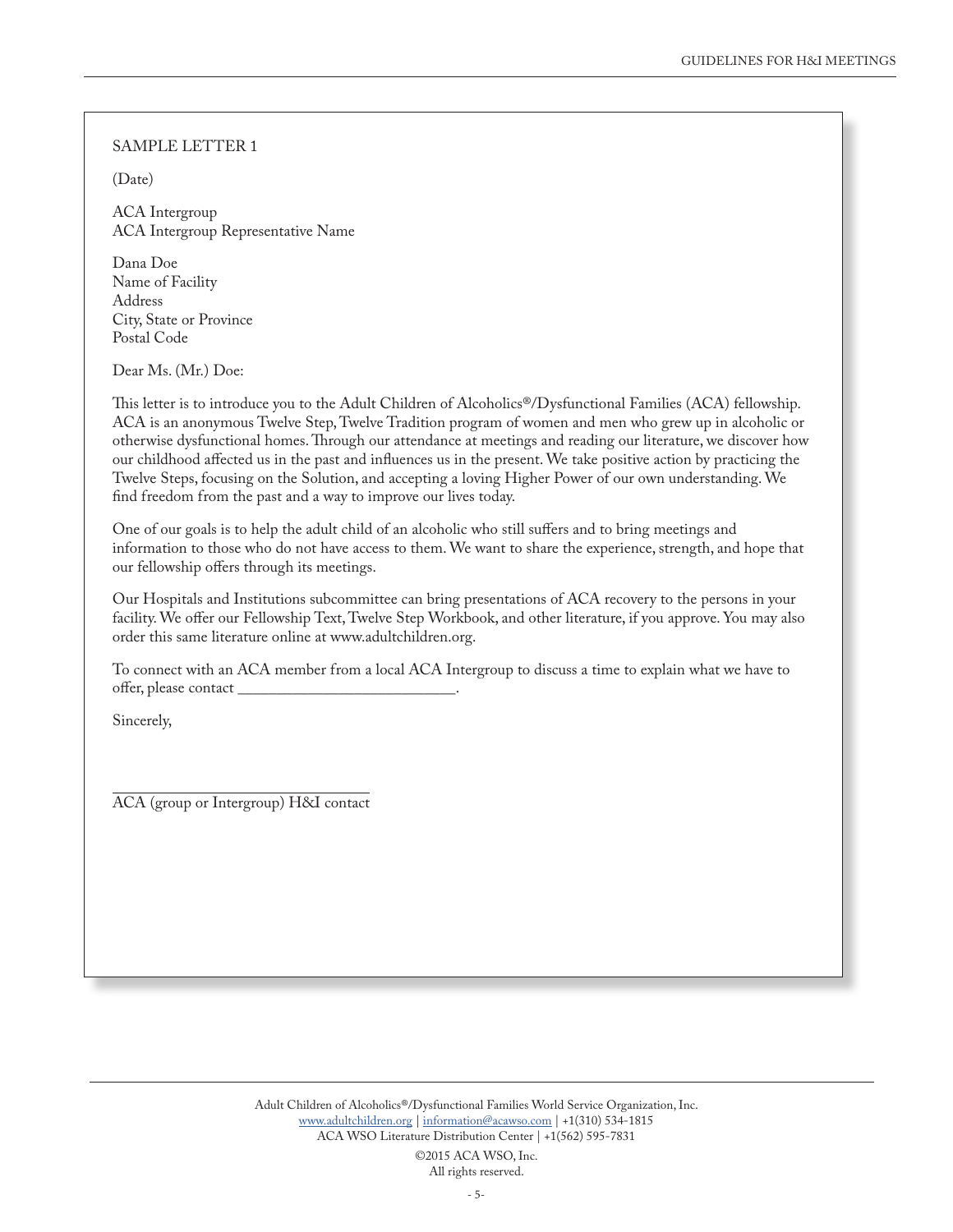(Date)

ACA Intergroup ACA Intergroup Representative Name

Dana Doe Name of Facility Address City, State or Province Postal Code

Dear Ms. (Mr.) Doe:

This letter is to introduce you to the Adult Children of Alcoholics®/Dysfunctional Families (ACA) fellowship. ACA is an anonymous Twelve Step, Twelve Tradition program of women and men who grew up in alcoholic or otherwise dysfunctional homes. Through our attendance at meetings and reading our literature, we discover how our childhood affected us in the past and influences us in the present. We take positive action by practicing the Twelve Steps, focusing on the Solution, and accepting a loving Higher Power of our own understanding. We find freedom from the past and a way to improve our lives today.

We have a common purpose: to help the adult child who still suffers to lead a healthy productive life. Some who seek recovery from growing up in an alcoholic household are not able to attend meetings when they want to. They have limited contact with the shared experience that our fellowship offers through its meetings.

Our Hospitals and Institutions (H&I) subcommittee can bring presentations of ACA recovery to the residents in your facility. We offer our Fellowship Text, Twelve Step Workbook, and other literature, if you approve. You may also order this same literature online at www.adultchildren.org. To connect with an ACA member from a local ACA Intergroup to discuss a time to explain what we have to offer, please contact \_

To connect with an ACA member from a local ACA Intergroup to discuss a time to explain what we have to offer, please contact \_\_\_\_\_\_\_\_\_\_\_\_\_\_\_\_\_\_\_\_\_\_\_\_\_\_\_\_.

Sincerely,

ACA (group or Intergroup) H&I contact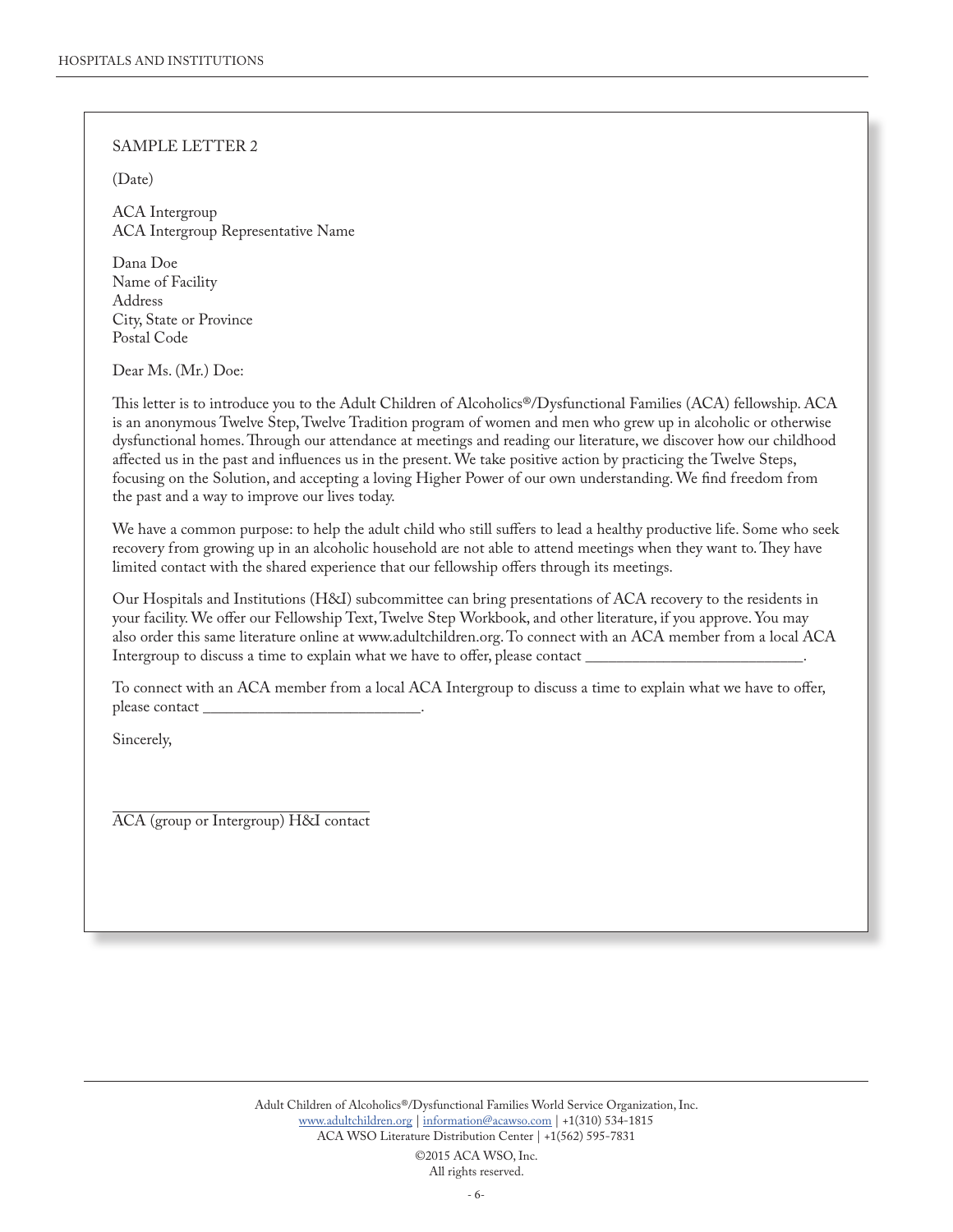(Date)

Dear

This letter is to introduce you to the Adult Children of Alcoholics®/Dysfunctional Families (ACA) fellowship. ACA is an anonymous Twelve Step, Twelve Tradition program of women and men who grew up in alcoholic or otherwise dysfunctional homes. Through our attendance at meetings and reading our literature, we discover how our childhood affected us in the past and influences us in the present. We take positive action by practicing the Twelve Steps, focusing on the Solution, and accepting a loving Higher Power of our own understanding. We find freedom from the past and a way to improve our lives today.

Our purpose is to help the adult child who still suffers to lead a healthy productive life. Some who seek recovery from growing up in an alcoholic household are not able to attend meetings when they want to. They have limited contact with the shared experience that our fellowship offers through its meetings.

Our Hospitals and Institutions (H&I) subcommittee can bring presentations of ACA recovery to the residents in your facility. We offer our Fellowship Text, Twelve Step Workbook, and other literature, if you approve. You may also order this same literature online at www.adultchildren.org. To connect with an ACA member from a local ACA Intergroup to discuss a time to explain what we have to offer, please contact:

To connect with an ACA member from a local ACA Intergroup to discuss a time to explain what we have to offer, please contact:

(ACA contact name, phone, and/or email)

(ACA contact name, phone, and/or email)

(ACA contact name, phone, and/or email)

(ACA contact name, phone, and/or email)

Thank you for your consideration.

Sincerely,

ACA (group or Intergroup) H&I contact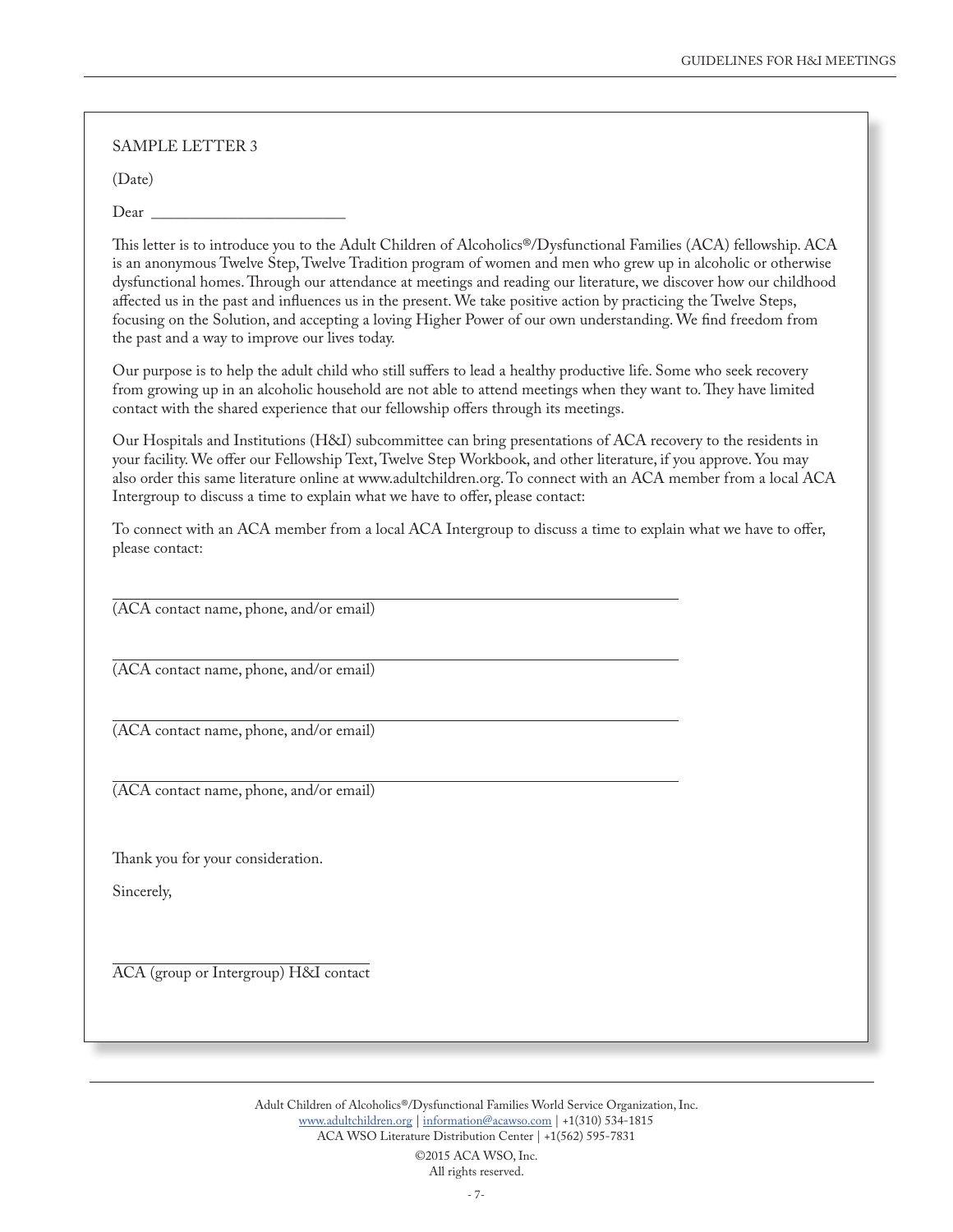(Date)

Name of Facility Address City, State or Province Postal Code

#### **Reference: Adult Children of Alcoholics or Otherwise Dysfunctional Families**

We are writing on behalf of Adult Children of Alcoholics®/Dysfunctional Families (ACA, also known as ACoA), because of your program's focus and the possible aid that ACA may give the people you work with and serve.

Founded in 1978, ACA is an independent Twelve Step, Twelve Tradition program of recovery for adults raised in alcoholic or otherwise dysfunctional families. For over 30 years, ACA has helped adults raised in dysfunctional families heal from their past and live responsibly as adults.

To familiarize you with the ACA program, allow us to highlight a few core ACA concepts and beliefs:

- ACA believes that children are infected with the disease of alcoholism or family dysfunction during their childhoods and that they recreate the effects in their adult lives. Children in these kinds of families acquire a model for external and internal addiction, which they act out in their adult lives.
- The impact of alcoholism or family dysfunction is multi-generational. A child who is exposed to traumatic childhood experiences presents a false self to the world to feel safe and buries the True Self to survive the terrorizing onslaught.
- As adults, when confronted with adult situations, they unconsciously regress to a stage in their childhoods. Thus, the ACA literature discusses such topics as alcoholism, external and internal addiction, generational dysfunction, PTSD, dissociation, dependency, codependency, grieving, depression, obsessive compulsion, behavioral addiction, incest, molestation and regression as some of the consequences of being raised in a alcoholic or otherwise dysfunctional family.

The only requirement for ACA membership is the individual's desire to recover from the effects of being raised in an alcoholic or otherwise dysfunctional family. ACA members take responsibility for their lives and do not blame their circumstances on their caregivers or childhood experiences. ACA suggests to its members that they read ACA literature, attend ACA meetings and practice ACA's Twelve Steps and Twelve Traditions. ACA members learn to reparent themselves with gentleness, humor, love and respect. ACA members aim to achieve wholeness and have an awakening of their spirit. ACA does not align itself with any religions, programs, or philosophies, and does not accept any outside donations.

You may view and download our free literature on our website at www.adultchildren.org, including "ACA Is…", an introductory tri-fold. You are invited to copy and disseminate this to your colleagues and clients as you deem appropriate. Additional ACA literature may also be purchased from our shopping cart at https://shop.adultchildren. org. "ACA Is…" and the Twelve Step Workbook are also available in Spanish.

We hope this information is useful to you, your colleagues, and those you serve. Thank you for your time.

Sincerely,

Hospitals and Institutions Committee of \_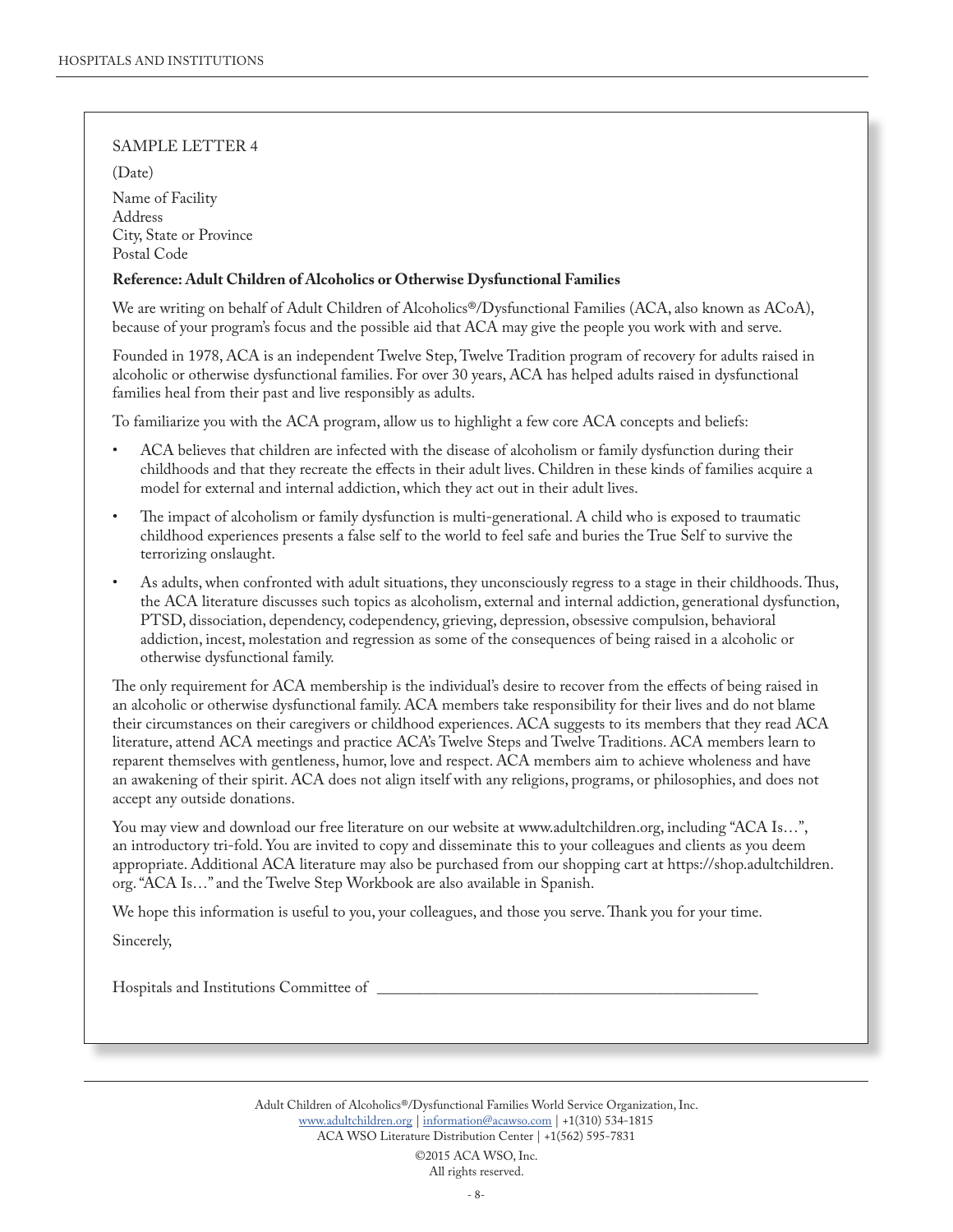# **The Twelve Concepts of ACA**

# **Concept I**

The final responsibility and the ultimate authority for ACA World Services should always reside in the collective conscience of our whole fellowship.

# **Concept II**

Authority for the active maintenance of our world services is hereby delegated to the actual voice, the effective conscience for our whole fellowship.

# **Concept III**

As a means of creating and maintaining a clearly defined working relationship between the ACA meetings, the ACA WSO Board of Trustees, and its staff and committees, and thus ensuring their effective leadership, it is herein suggested that we endow each of these elements of service with the traditional Right of Decision.<sup>1</sup>

# **Concept IV**

Throughout our structure, we maintain at all responsible levels a traditional Right of Participation.

# **Concept V**

Throughout our structure, a Right of Petition prevails, thus assuring us that minority opinion will be heard and that petitions for the redress of grievances will be carefully considered.

### **Concept VI**

On behalf of ACA as a whole, our Annual Business Conference has the principal responsibility for the maintenance of our world services, and it traditionally has the final decision respecting large matters of general policy and finance. But the Annual Business Conference also recognizes that the chief initiative and the active responsibility in most of these matters would be exercised primarily by the Trustee members of the World Service Organization when they act among themselves as the World Service Organization of Adult Children of Alcoholics.

# **Concept VII**

The Annual Business Conference recognizes that the Articles of Incorporation and the Bylaws of the Adult Children of Alcoholics World Service Organization are legal instruments: that the Trustees are thereby fully empowered to manage and conduct all of the world service affairs of Adult Children of Alcoholics. It is further understood that our World Service Organization relies upon the force of tradition and the power of the ACA purse for its final effectiveness.

1 *The right of decision as defined herein refers to:* 

Adult Children of Alcoholics®/Dysfunctional Families World Service Organization, Inc. [www.adultchildren.org](https://adultchildren.org) | informatio[n@a](mailto:information%40acawso.com?subject=)cawso.com | +1(310) 534-1815

ACA WSO Literature Distribution Center | +1(562) 595-7831

<sup>•</sup> the right and responsibility of each trusted servant to speak and vote his/her own conscience, in the absence of any contrary mandate, on *any issue regardless of the level of service;*

*<sup>•</sup> the 12 Steps, 12 Traditions, and the Commitment to Service will be followed by trusted servants in decision making;*

*<sup>•</sup> delegates to the Annual Business Conference are trusted servants and therefore equally guided by the 12 Steps, 12 Traditions, 12 Concepts, and the Commitment to Service;*

<sup>•</sup> *standard practice that decisions made by subcommittees are subject to the authority of the service body which creates its mission and defines its parameters.*